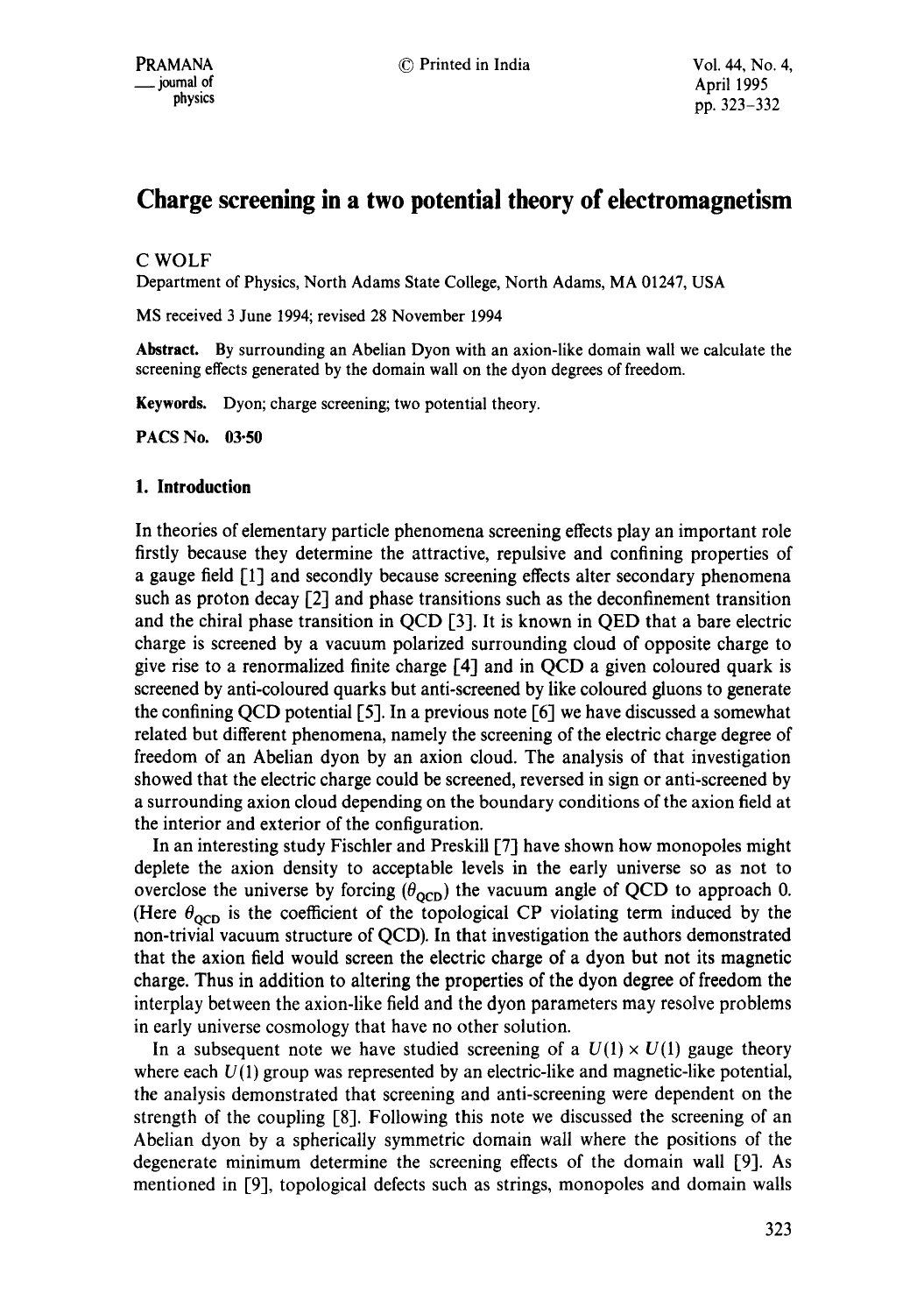occur in a spontaneously broken gauge theory and the trapping of a monopole or dyon by a domain wall might be a likely occurrence in the early universe. It was also stressed that the screening of a dyon by a domain wall should have far ranging consequences in the space surrounding the exterior of the domain wall altering such phenomena as the catalysis of proton decay and plasma generated density perturbations that may serve as the origin of large scale structure. In the following note we discuss the screening of both electric and magnetic charge by a domain wall in a theory where the electromagnetic field is represented by a two potential theory (electric and magnetic potential) [10].

To-date there is no conclusive evidence that would either confirm or refute the two potential theory since magnetic monopole (magnetic charge) searches have to-date not produced any conclusive evidence for their existence [11]. Since monopoles are a necessary consequence of spontaneously broken gauge theories [12] their detection may be difficult due to their extraordinarily large masses. In a recent paper S Davidson and M Peskin  $[13]$  have discussed the existence of a paraphoton interacting with milli-charged particles and given astrophysical bounds on such particles. Holdom [14] has shown how a second photon can be a natural consequence of GUT models and can be produced in the laboratory via Compton scattering of normal photons. Possibly these developments might suggest that the existence of a second photon could be accommodated by a two potential theory. Actually, Callegari *et al* [ 15] have shown how a two potential theory of massive photons could be tested for by looking for corrections to the earth's magnetic field. One of the shortcomings of the two potential theory is that when electromagnetism interacts with fermions it leads to an effective non-linear lagrangian which implies a coupling between the electric like and magnetic like photons, this would suggest that high fields would necessarily generate magnetic like photons that would effect phenomena such as photon splitting in a magnetic field [16] which has been calculated to many orders of perturbation theory in normal QED and awaits experimental confirmation perhaps in the radiation coming from pulsars where the magnetic field is high. Using the two potential theory we calculate the screened values of the electric and magnetic charge as seen exterior to the domain wall as well as an approximate expression for the electric field, magnetic field and pseudo-scalar axion field within the wall. Finally, we develop an approximate expression for the mass of the domain wall in terms of the parameters in the lagrangian and the central dyon charges.

# **2. Electric and magnetic charge screening in a two potential theory**

We begin our analysis by writing the following axion-like electromagnetic lagrangian of a pseudo-scalar field coupled to electromagnetism and gravity as

$$
\mathcal{L} = \frac{c^4}{16\pi G} R \sqrt{-g} + \left[ \frac{\partial^{\mu} \phi \partial_{\mu} \phi}{2} - \frac{A_2}{4} \left( \phi^2 - \frac{A_1}{A_2} \right)^2 \right] \sqrt{-g}
$$
  
+  $\alpha \phi \left( \frac{\varepsilon^{\mu \nu \alpha \beta} F_{\alpha \beta} F_{\mu \nu}}{\sqrt{-g}} \right) \sqrt{-g} - \frac{1}{16\pi} + F_{\mu \nu} F^{\mu \nu} \sqrt{-g}$  (2.1)  
=  $\mathcal{L}_G + \mathcal{L}_M$ 

where  $\alpha$  is the coupling constant.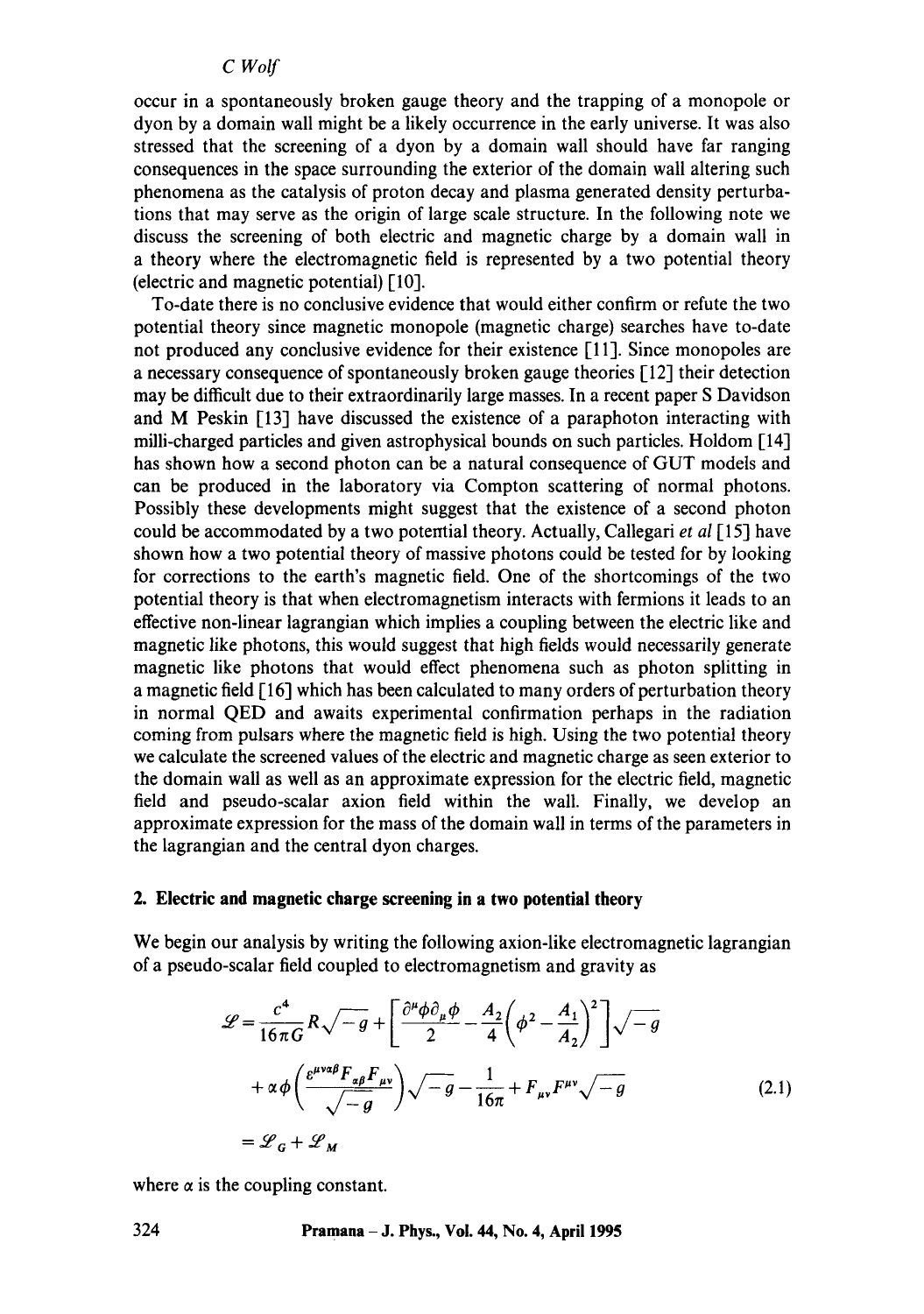The kinetic term in (2.1) is the usual kinetic term in any scalar or pseudo-scalar theory and the potential has degenerate minimum at

$$
\phi = \pm (A_1/A_2)^{1/2}
$$

The phenomenological coupling between the pseudo-scalar field and the electromagnetic field is analogous to the axion electromagnetic interaction discussed by Peccei and Quinn [17], Weinberg [18], Wilczek [19] and Kim [20] which represents a low energy effective term after the heavy fields in the theory are integrated out. Here since  $\alpha$  depends on the inverse mass of the heavy fields we expect it to be small and thus screening effects depending on  $\alpha$  to be small. The last term is the usual kinetic term of electromagnetism.

For the metric in this problem we choose

$$
(\mathrm{d}S)^2 = e^{\nu}(\mathrm{d}x^4)^2 - e^{\lambda}(\mathrm{d}r)^2 - r^2(\mathrm{d}\theta)^2 - r^2\sin^2\theta(\mathrm{d}\overline{\phi})^2
$$

where  $e^{\gamma} e^{\lambda}$  depend only on r. The electromagnetic field is described by [10]

$$
F_{\mu\nu} = \frac{\partial A_{\mu}}{\partial x^{\nu}} - \frac{\partial A_{\nu}}{\partial X^{\nu}} - \frac{\varepsilon_{\mu\nu}^{\alpha\beta}}{2\sqrt{-g}} \left( \frac{\partial B_{\alpha}}{\partial x^{\beta}} - \frac{\partial B_{\beta}}{\partial x^{\alpha}} \right)
$$

where  $A_u$  = electric four potential,  $B_u$  = magnetic four potential,  $\phi$  = pseudo-scalar field with the potential term containing degenerate minimum at

$$
\phi = \pm (A_1/A_2)^{1/2}.
$$

In the above expression for  $F_{uv}$  we note we have two potentials  $A_{u}$ ,  $B_{u}$ ; this does not necessarily imply the existence of two photons since the theory is equivalent to the usual theory in the absence of magnetic charge and interactions. In the presence of magnetic charge and interactions quanta of the B field will be associated with the magnetic charge existing as virtual or free photons and possibly mixing with the normal photon.

Varying (2.1) with respect to  $\phi$  gives

$$
-\Box \phi - A_2 \phi \left(\phi^2 - \frac{A_1}{A_2}\right) + \frac{\alpha \varepsilon^{\mu \nu \alpha \beta} F_{\alpha \beta} F_{\mu \nu}}{\sqrt{-g}} = 0
$$
\n(2.2)

Varying (2.1) with respect to  $A_u$  gives

$$
\frac{\partial}{\partial x^{\nu}} \left( \frac{1}{4\pi} \sqrt{-g} F^{\mu\nu} \right) - 4\alpha \frac{\partial}{\partial x^{\nu}} (\phi \varepsilon^{\mu\nu\alpha\beta} F_{\alpha\beta}) = 0 \tag{2.3}
$$

Varying (2.1) with respect to  $B_{\mu}$  gives

$$
\frac{\partial}{\partial x^{\nu}} \left( \frac{1}{4\pi} \tilde{F}^{\mu\nu} \right) - 4\alpha \frac{\partial}{\partial x^{\nu}} \left( \frac{\phi \varepsilon^{\mu\nu\alpha\beta} \tilde{F}_{\alpha\beta}}{\sqrt{-g}} \right) = 0
$$
\n
$$
\tilde{F}^{\mu\nu} = \frac{\varepsilon^{\mu\nu\alpha\beta} F_{\alpha\beta}}{2} \tag{2.4}
$$

**Pramana - J. Phys., Vol. 44, No. 4, April 1995 325**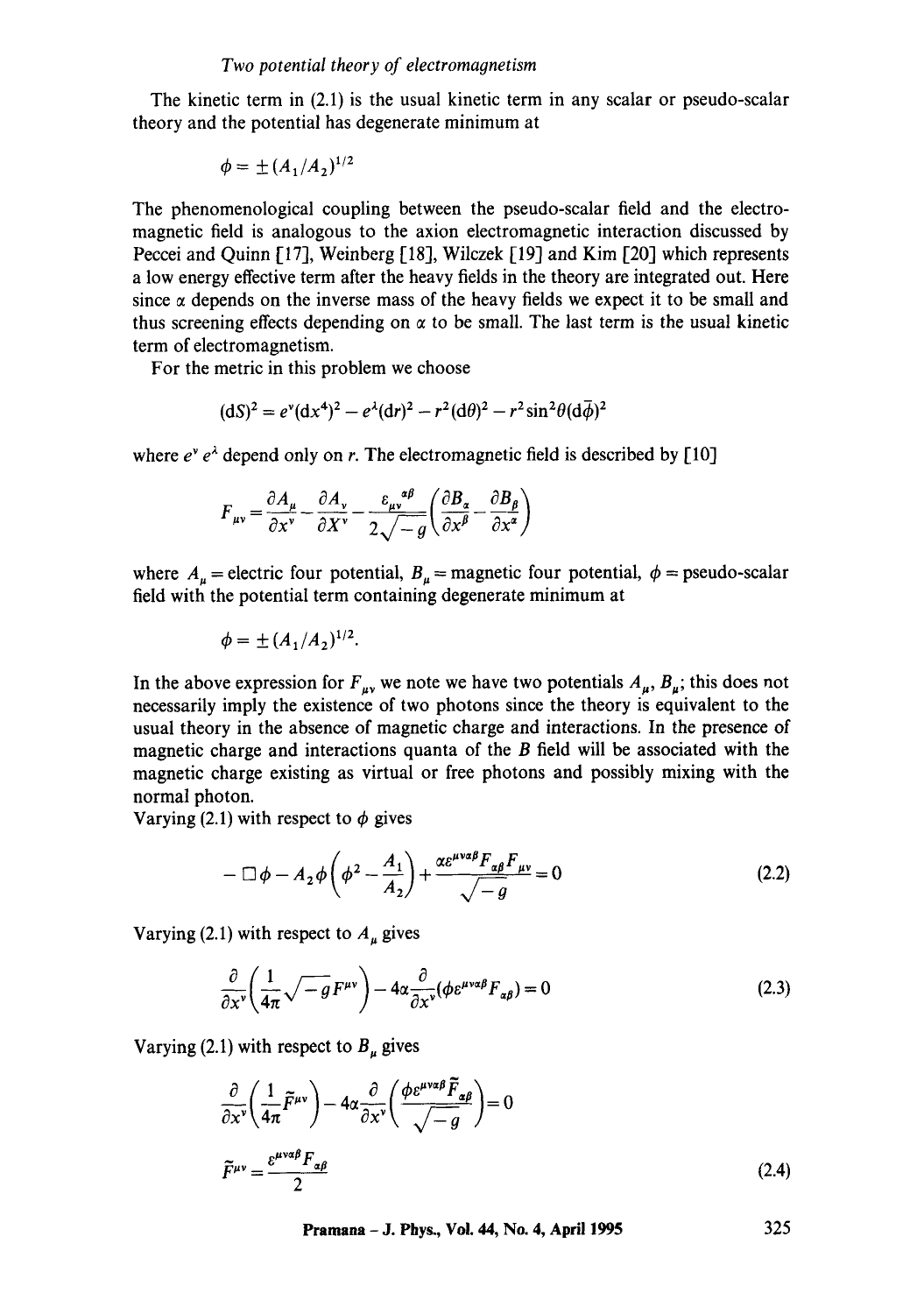The energy momentum tensor for the pseudo-scalar field and EM field is from (2.1)

$$
T_{\mu\nu} = \frac{2}{\sqrt{-g}} \frac{\partial L_M}{\partial g^{\mu\nu}} = \partial_\mu \phi \partial_\nu \phi - \frac{g_{\mu\nu}}{2} (\partial^\alpha \phi \partial_\alpha \phi) + g_{\mu\nu} \frac{A_2}{4} \left( \phi^2 - \frac{A_1}{A_2} \right)^2
$$

$$
+ \frac{1}{16\pi} g_{\mu\nu} (F_{\alpha\beta} F^{\alpha\beta}) - \frac{1}{4\pi} F_{\mu\alpha} F^{\alpha}_{\nu}.
$$
(2.5)

We now position an Abelian dyon of mass  $M$  and electric and magnetic charge  $e, q$  so that its centre is at  $r = 0$ , we call the effective radius of the dyon  $R_p$ , for  $R_p \le r \le R_1$  we have the minimum

$$
\phi = -(A_1/A_2)^{1/2}.
$$

Actually by (2.2) we have a variation of  $\phi$  over the region  $R_p \le r \le R_1$  but if  $R_1$  and  $R_p$ are close to one another we may neglect the variation of  $\phi$  over  $R_p \le r \le R_1$  and set  $\phi = -(A_1/A_2)^{1/2}$ to a good approximation. At  $r=R_2$  (outer boundary of domain wall) we set

$$
\phi = (A_1/A_2)^{1/2}
$$

and neglect the variation of  $\phi$  for  $r > R_2$  since  $\phi$  will change very slowly by (2.2) if  $R_2$  is far enough from the dyon centre where *E*, *B* will vary as  $1/r^2$ . Here  $R_1$  and  $R_2$  are arbitrary except for the fact that  $R_1$  is close to  $R_p$  so as to ensure that the variation of the axion-like field is small for  $R_p \le r \le R_1$  and  $R_2$  is large enough so that the variation of  $\phi$  for  $r > R_2$  can be neglected. Thus

$$
\phi = -(A_1/A_2)^{1/2} \text{ for } R_D \le r \le R_1,
$$
  

$$
\phi = (A_1/A_2)^{1/2} \text{ for } r > R_2
$$

 $(R_1, R_2)$  = inner and outer radii of domain wall respectively). The two degenerate *minima* are separated by a domain wall where the potential attains a maximum somewhere between  $R_1$  and  $R_2$ . Also  $F_{14} = E(r)$ ,  $F_{23} = r^2 \sin \Theta B(r)$ .  $(E, B =$  radial electric and magnetic field). For  $R_p < r < R_1$  we may integrate (2.3) to give

$$
\frac{r^2 E}{4\pi} - 8\alpha \phi r^2 B = \frac{e}{4\pi} \tag{2.6}
$$

and (2.4) integrates to give

$$
\frac{r^2B}{4\pi} + 8\alpha\phi r^2 E = \frac{q}{4\pi} \tag{2.7}
$$

where

$$
\phi = -(A_1/A_2)^{1/2} \text{ for } R_p < r \le R_1.
$$

(e and q are electric and magnetic charges of the central dyon.)

In (2.6) and (2.7) we have used  $\lambda + v = 0$  for  $R_p < r < R_1$  which follows from the form of the energy momentum tensor  $(T_1^1 = T_4^4)$  in (2.5) for  $R_p < r < R_1$  and the Einstein equations.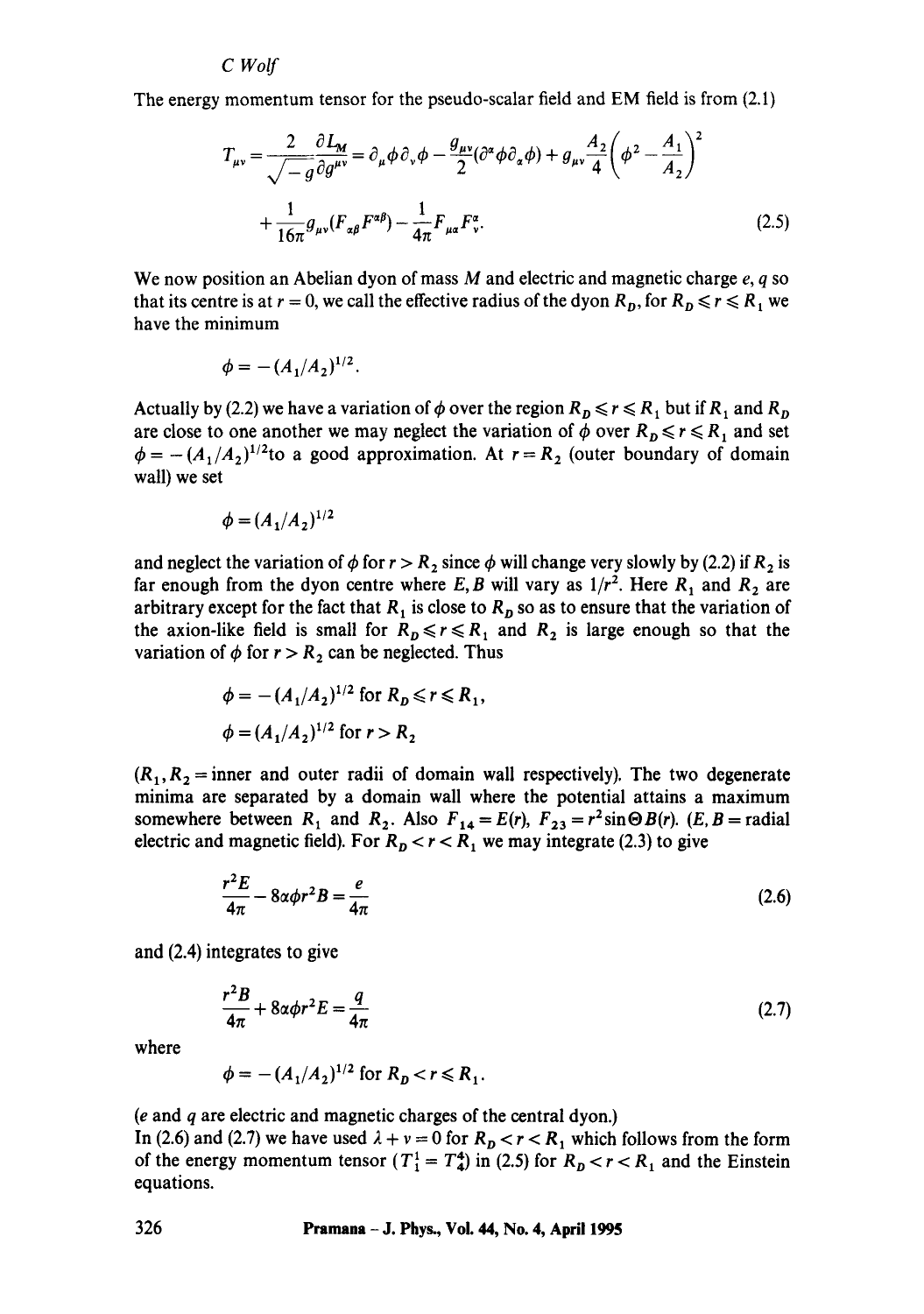Solving (2.6) and (2.7) gives

$$
E = \frac{1}{r^2} \left( \frac{e - 32\pi\alpha (A_1/A_2)^{1/2} q}{1 + (32\pi\alpha (A_1/A_2)^{1/2})^2} \right) = \frac{\bar{e}}{r^2}
$$
(2.8)

$$
B = \frac{1}{r^2} \left( \frac{q - 32\pi\alpha (A_1/A_2)^{1/2} e}{1 + (32\pi\alpha (A_1/A_2)^{1/2})^2} \right) = \frac{\bar{q}}{r^2}
$$
(2.9)

( $\bar{e}, \bar{q}$  are the effective electric and magnetic charge for  $R_p < r \le R_1$ ). For  $r > R<sub>2</sub>$  we have upon integrating (2.3) and (2.4) and setting

$$
\phi = (A_1/A_2)^{1/2}
$$
  
\n
$$
E = \frac{1}{r^2} \left[ \frac{e_E + 32\pi\alpha (A_1/A_2)^{1/2} q_E}{1 + (32\pi\alpha (A_1/A_2)^{1/2})^2} \right] = \frac{\bar{e}}{r^2}
$$
\n(2.10)

$$
B = \frac{1}{r^2} \left[ \frac{q_E + 32\pi\alpha (A_1/A_2)^{1/2} e_E}{1 + (32\pi\alpha (A_1/A_2)^{1/2})^2} \right] = \frac{\bar{q}}{r^2}
$$
 (2.11)

 $({\bar e}, {\bar q}$  are the effective electric and magnetic charge seen for  $r \ge R_2$ ).

In (2.10) and (2.11) we have again used  $\lambda + \nu = 0$  for  $r > R_2$  which follows from (2.5) and the Einstein equation for  $r > R_2$ . Here  $e_E$ ,  $q_E$  = exterior electric and magnetic charge seen for  $r > R_2$  and correspond to the rhs in (2.6) and (2.7) for  $r > R_2$ . Now integrating (2.3) and (2.4) between  $R_1$  and  $R_2$  with

$$
\phi_{R_1} = (A_1/A_2)^{1/2}, \ \phi_{R_2} = (A_1/A_2)^{1/2}
$$
  

$$
\bar{e} - \bar{e} - 32\pi\alpha (A_1/A_2)^{1/2} \bar{q} - 32\pi\alpha (A_1/A_2)^{1/2} \bar{q} = 0
$$
 (2.12)

$$
\bar{q} - \bar{q} - 32\pi\alpha (A_1/A_2)^{1/2} \bar{e} + 32\pi\alpha (A_1/A_2)^{1/2} \bar{e} = 0 \tag{2.13}
$$

or

$$
\bar{e} - 32\pi\alpha (A_1/A_2)^{1/2}\bar{q} = 32\pi\alpha (A_1/A_2)^{1/2}\bar{g} + \bar{e}
$$
 (2.14)

$$
\bar{e}(32\pi\alpha(A_1/A_2)^{1/2}) + \bar{q} = \bar{q} - 32\pi\alpha(A_1/A_2)^{1/2}\bar{e}.
$$
 (2.15)

Solving (2.14) and (2.15) for  $\bar{e}$ ,  $\bar{q}$  gives

$$
\bar{e} = \frac{\bar{e}(1 - (32\pi\alpha(A_1/A_2)^{1/2})^2) + 64\pi\alpha(A_1/A_2)^{1/2}\bar{q}}{(1 + (32\pi\alpha(A_1/A_2)^{1/2})^2)}
$$
(2.16)

$$
\bar{q} = \frac{\bar{q}(1 - (32\pi\alpha(A_1/A_2)^{1/2})^2) - 64\pi\alpha(A_1/A_2)^{1/2}\bar{e}}{(1 + (32\pi\alpha(A_1/A_2)^{1/2})^2)}.
$$
\n(2.17)

Using (2.16), (2.17) along with (2.8), (2.9), (2.10) and (2.11) for the definitions of  $\bar{e}, \bar{q}, \bar{e}, \bar{q}$ we have upon solving for  $e_E, q_E$  in terms of  $e, q$ 

> $e_E = e$  $q_F = q$ .

From (2.16) we see that the domain wall screens  $\bar{e}$  through the first term in (2.16) and anti-screens  $\bar{e}$  through the second term which contains the effective magnetic charge  $\bar{q}$ . If  $32\pi\alpha(A_1/A_2)^{1/2}$  < 1 the dominant term is the anti-screening term in (2.16) which contains the effective magnetic charge  $\bar{q}$ .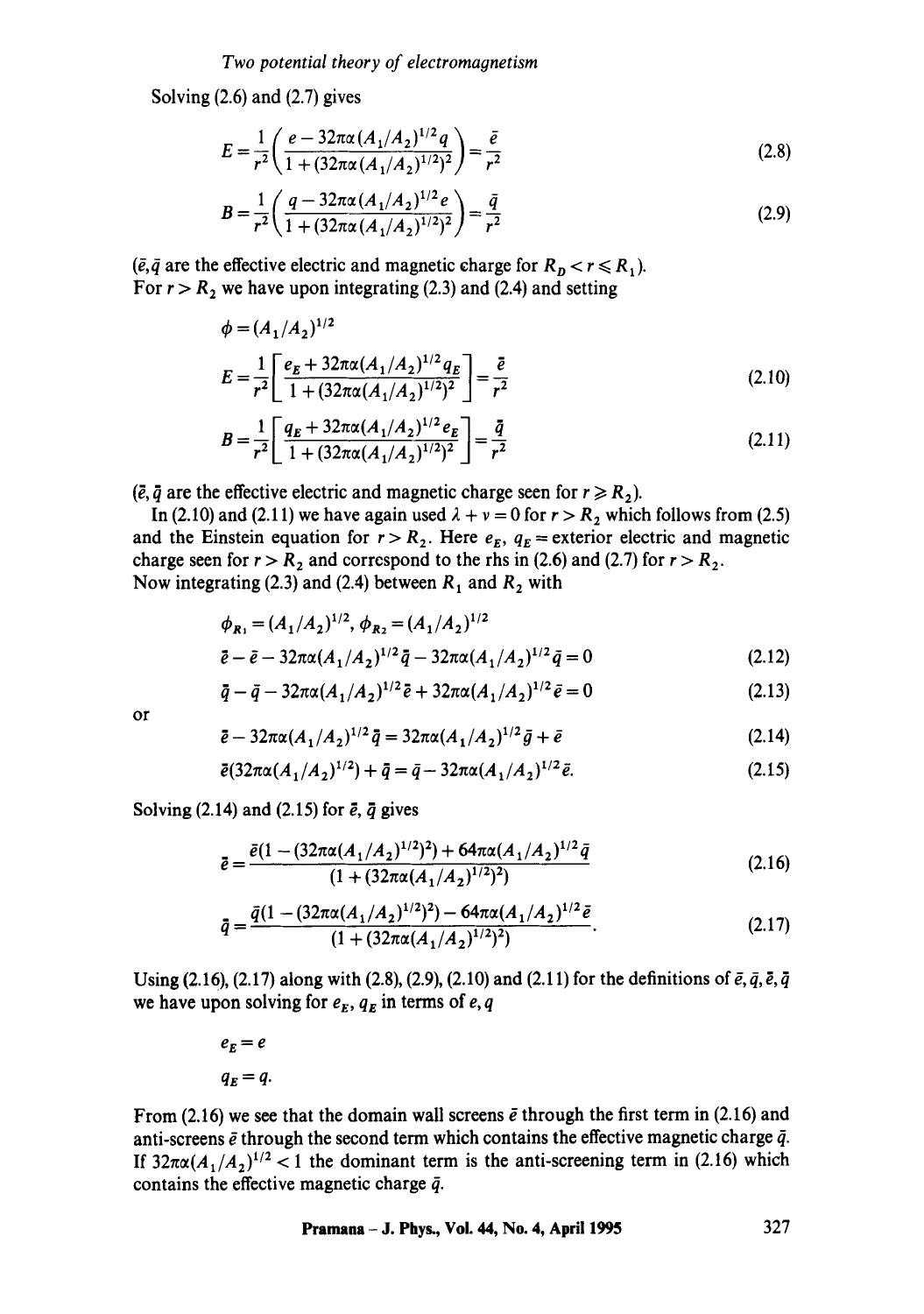From (2.17) we see that the effective magnetic charge  $\bar{q}$  is screened by the effective electric charge  $\bar{e}$  and the first term in (2.17) also screens the effective magnetic charge  $\bar{q}$ . If  $32\pi\alpha(A_1/A_2)^{1/2} > 1$  then both the effective electric charge  $\bar{e}$  and effective magnetic charge  $\bar{q}$  can be screened through the first term in (2.16) and both terms in (2.17). If instead of the degenerate minima

$$
\phi_{R_1} = -(A_1/A_2)^{1/2}
$$

and

$$
\phi_{R_2} = (A_1/A_2)^{1/2}
$$

we have

$$
\phi_{R_1} = (A_1/A_2)^{1/2}, \phi_2 = -(A_1/A_2)^{1/2}
$$

then (2.16) and (2.17) would be altered by letting

$$
(A_1/A_2)^{1/2} \rightarrow -(A_1/A_2)^{1/2}.
$$

This would lead to a screening of the electric charge by the magnetic charge  $\bar{q}$  and anti-screening of the magnetic charge by the electric charge for

$$
32\pi\alpha(A_1/A_2)^{1/2} < 1.
$$

This would be a reverse effect as that contained in (2.16) and (2.17). For

$$
32\pi\alpha(A_1/A_2)^{1/2} > 1
$$

again both electric charge and magnetic charge would be screened. This curious property of a transition from screening to anti-screening or anti-screening to screening brought about by interchanging the degenerate minimum of  $\phi$  suggests that the symmetry  $\phi \rightarrow -\phi$  enjoyed for a pure scalar field theory is broken locally in the lagrangian of (2.1) and globally by the effective dyon charges seen by a distant observer. In Ref. [9] we demonstrated that for a one potential theory the magnetic charge remains unscreened, but the electric charge is either screened or anti-screened depending on which degenerate minima of  $\phi$  is on the interior of the domain wall and which is on the outside. In another investigation [21] we have discussed the screening of a  $U(1) \times U(1)$  dyon in a theory with two scalar fields each having degenerate minimum of

$$
\phi_1 = \pm (A_1/A_2)^{1/2}, \quad \phi_2 = \pm (\overline{A}_1/\overline{A}_2)^{1/2}
$$

on either side of the domain wall, here we have four different possible configurations and we found if the negative minimum are on the interior of the wall, the electric-like charges of both  $U(1)$  factors are anti-screened, if the positive minimum of  $\phi_1$ ,  $\phi_2$  are on the interior of the wall both electric-like charges are screened. Here for the actual magnitude of the screen charges we have four different possibilities since the interior of the wall can be at either

$$
\phi_1 = \pm (A_1/A_2)^{1/2}, \quad \phi_2 = \pm (\overline{A}_1/\overline{A}_2)^{1/2}.
$$

The strength of the coupling constant also effects the magnitude of the screened charges. Again, as in [ref. 9] the magnetic-like charges remained unscreened.

To test the above theories we would first have to identify a dyon in an astrophysical setting, if the maghetic charges of a series of dyons remain the same we would be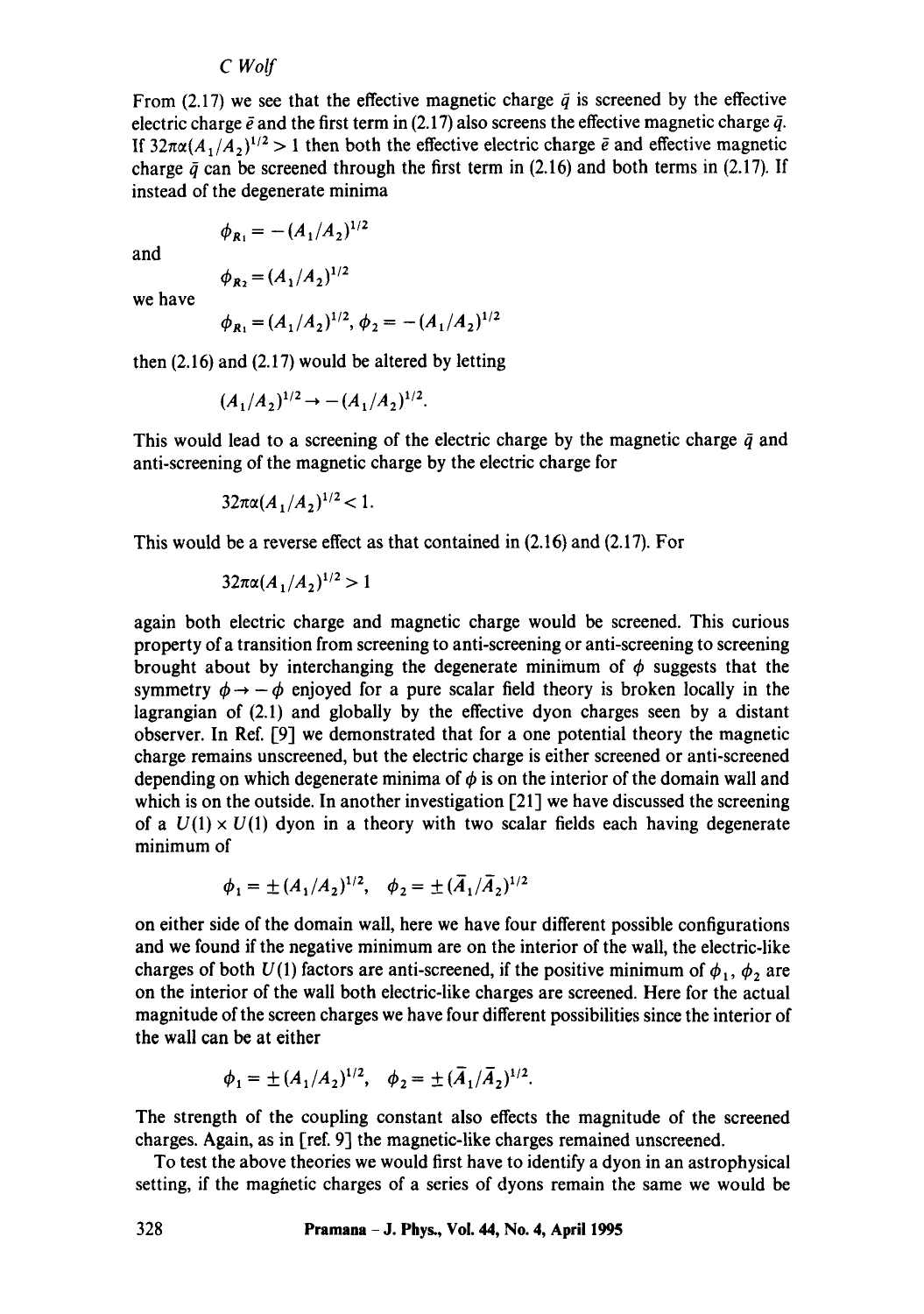# *Two potential theory of electromagnetism*

driven to choose a one-potential theory. If however the magnetic charge varied for a series of similar dyons it would suggest a two potential theory. Phenomena sensitive to the screened charges include, Zeeman like splitting of atomic hydrogen in the field of a dyon, dyon induced plasma oscillations and photon splitting for high magnetic fields. The multiplicity of plasma frequencies, Zeeman like splittings and photon orientations from splitting phenomena could be used to distinguish amongst the above theories.

Also all elementary particle phenomena in the field of a dyon would be sensitive to high magnetic fields and this would lead to altered life-times, altered left right asymmetries and altered back-forth asymmetries which could be used to probe the dyon properties if cosmic rays from the dyon region could be analyzed. The reversal or transition from anti-screening to screening by adjustment of the coupling constant ( $\alpha$ ) and the vacuum expectation values  $\pm (A_1/A_2)^{1/2}$  suggests that any cosmological conditions that alter the strength of  $\alpha$  and  $(A_1/A_2)^{1/2}$  can alter the electromagnetic effect of dyons and thus alter such phenomena as the catalysis of proton decay as well as dyon induced density fluctuations giving rise to the seeds of large scale structure.

To calculate the evolution of the pseudo-scalar.field within the domain wall we first integrate (2.3) and (2.4) from  $R_1$  to r within the domain wall to obtain (using the approximation  $e^{\lambda} \approx e^{\nu} \approx 1$  for  $R_1 \le r \le R_2$ )

$$
\frac{r^2 E(r)}{4\pi} - \frac{1}{4\pi} \bar{e} = 8\alpha \phi r^2 B(r) + 8\alpha (A_1/A_2)^{1/2} r^2 \frac{\bar{q}}{r^2}
$$
 (2.18)

$$
\frac{r^2 B(r)}{4\pi} - \frac{1}{4\pi} \bar{q} = -8\alpha\phi E(r)r^2 - 8\alpha (A_1/A_2)^{1/2} \left(\frac{\bar{e}}{r^2}\right) r^2.
$$
 (2.19)

Solving (2.18) and (2.19) for *E, B* gives for  $R_1 < r < R_2$ 

$$
E(r) = \frac{\bar{e}\left(r^2 - 102\pi^2\alpha^2\phi(A_1/A_2)^{1/2}r^2\right) + \bar{q}\left(32\pi\alpha(A_1/A_2)^{1/2}r^2 + 32\pi\alpha\phi r^2\right)}{r^4 + 1023\pi^2\phi^2r^4}
$$
(2.20)

$$
B(r) = \frac{\bar{q}\left(r^2 - 1024\pi^2\alpha^2r^2(A_1/A_2)^{1/2}\phi\right) - \bar{e}\left(32\pi\alpha\phi r^2 + 32\pi\alpha(A_1/A_2)^{1/2}r^2\right)}{r^4 + 1024\pi^2\alpha^2\phi^2r^4}
$$
\n(2.21)

To solve for  $\phi$  within the wall we write out (2.2) as

$$
\frac{d}{dr}(r^2 \phi_{,r}) - r^2 A_2 \phi (\phi^2 - A_1/A_2) - 8\alpha r^2 E(r)B(r) = 0.
$$
 (2.22)

For  $\phi$  we have

$$
\phi(r = R_1) = -(A_1/A_2)^{1/2}, \quad \phi(r = R_2) = (A_1/A_2)^{1/2}
$$
 (2.23)

we set

$$
\frac{\mathrm{d}\phi}{\mathrm{d}r}(r=R_1)=K_0.\tag{2.24}
$$

**Pramana - J. Phys., Vol. 44, No. 4, April 1995 329**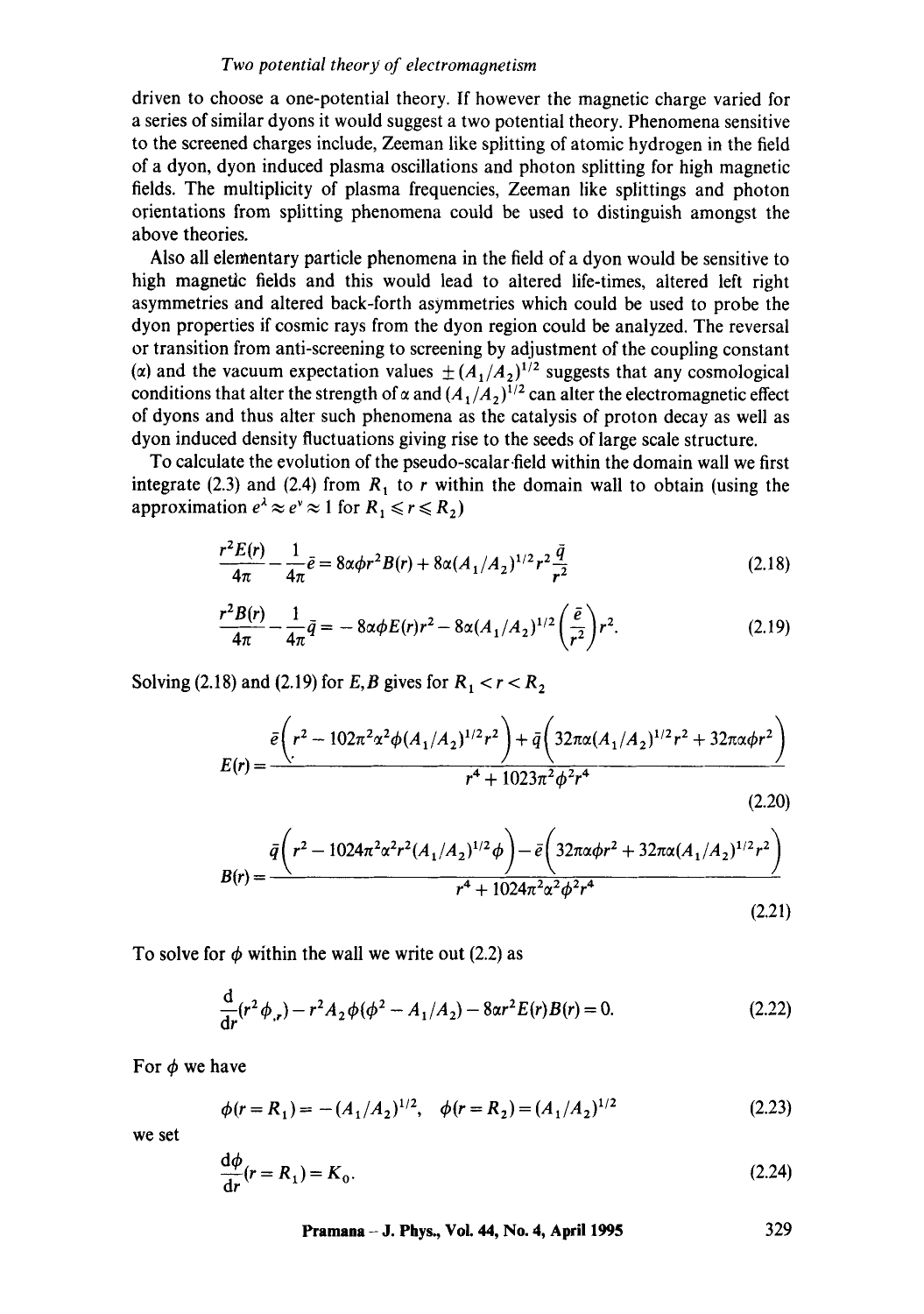We may develop a power series solution for  $\phi$  about  $r = R_1$  as

$$
\phi(r) = \phi(R_1) + \left(\frac{d\phi}{dr}\right)_{R_1} (r - R_1) + \frac{1}{2} \left(\frac{d^2\phi}{dr^2}\right)_{R_1} (r - R_1)^2 \dots
$$
 (2.25)

by using  $\phi(r = R_1)$  from (2.23) and  $K_0$  for  $\left(\frac{d\phi}{dr}\right)_{r=R_1}$  and calculating higher derivatives of  $\phi$  at  $r = R_1$  from Eq. (2.22) after substituting E, B from (2.20) and (2.21), in this way we may calculate  $\phi$  to any order about  $r = R_1$  from (2.25). To evaluate  $K_0$  in an approximate manner we take a finite number of terms in (2.25) and set  $\phi(r = R_2) = (A_1/A_2)^{1/2}$  and solve for  $K_0$ .

To obtain an approximate expression for the mass of the domain wall we have the energy momentum tensor from (2.5)

$$
T_v^{\mu} = \partial^{\mu} \phi \partial_{\nu} \phi - \frac{1}{2} \partial_{\nu}^{\mu} (\partial^{\alpha} \phi \partial_{\alpha} \phi) + \frac{\partial_{\nu}^{\mu}}{4} A_2 \left( \phi^2 - \frac{A_1}{A_2} \right)^2
$$
  
+ 
$$
\frac{1}{16\pi} \partial_{\nu}^{\mu} (F_{\alpha\beta} F^{\alpha\beta}) - \frac{1}{4\pi} F_{\alpha}^{\mu} F_{\nu}^{\alpha}.
$$
 (2.26)

For  $R_p < r < R_1$  we have using  $\lambda + v = 0$  for  $R_1 > r > R_p$ 

$$
T_1^1 = T_4^4 = \frac{1}{8\pi} \left(\frac{\bar{e}^2}{r^4}\right) + \frac{1}{8\pi} \left(\frac{\bar{q}^2}{r^4}\right).
$$

For  $\infty > r > R_2$  we have using  $\lambda + v$  for  $\infty > r > R_2$ .

$$
T_1^1 = T_4^4 + \frac{1}{8\pi} \left(\frac{\tilde{e}^2}{r^4}\right) + \left(\frac{\tilde{q}^2}{R^4}\right).
$$

For  $R_2 > r > R_1$  we have using (2.26)

$$
T_4^4 = \frac{1}{2}(\phi_{,r})^2 + \frac{A_2}{4}\left(\phi^2 - \frac{A_1}{A_2}\right)^2 + \frac{E^2}{8\pi} + \frac{B^2}{8\pi}.
$$
 (2.27)

Here we have approximated  $e^v \approx e^{\lambda} \approx 1$  for  $R_1 < r < R_2$ . In (2.27) we substitute  $\phi$  from  $(2.25)$  and E, B from  $(2.20)$  and  $(2.21)$ . From the  $\binom{4}{4}$  Einstein equation we have

$$
\frac{d}{dr}(re^{-\lambda}) = 1 - \frac{8\pi G}{c^4}T_4^4r^2
$$

integrating between  $R_1$  ad  $R_2$  we have

$$
(re^{-\lambda})_{R_2} - (re^{-\lambda})_{R_1} = R_2 - R_1 - \frac{8\pi G}{c^4} \int_{R_1}^{R_2} r^2 T_4^4 dr \qquad (2.28)
$$

here

$$
(e^{-\lambda})_{R_1} = 1 - \frac{2GM}{R_1c^2} + \frac{G\bar{e}^2}{R_1^2c^4} + \frac{G\bar{q}^2}{R_1^2c^4}
$$
 (2.29)

$$
(e^{-\lambda})_{R_2} = 1 - \frac{2G(M + M_D)}{R_1 c^2} + \frac{G\bar{e}^2}{R_2^2 c^4} + \frac{G\bar{q}^2}{R_2^2 c^4}.
$$
 (2.30)

**330 Pramana - J. Phys., Vol. 44, No. 4, April 1995**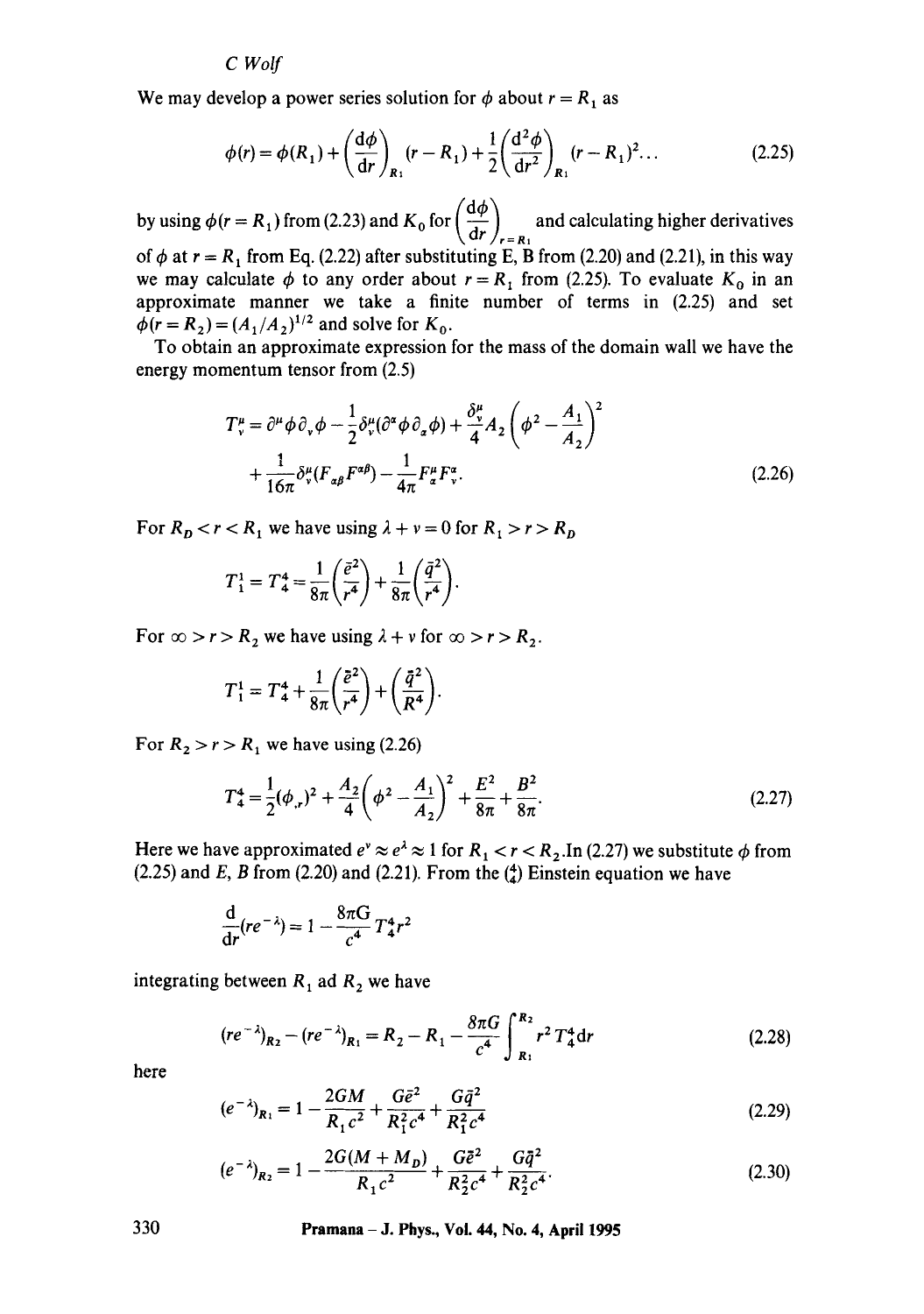Equations (2.29) and (2.30) follow from the  $\binom{4}{4}$  Einstein equations in the regions  $R<sub>p</sub> < r < R<sub>1</sub>$  and  $r > R<sub>2</sub>$  respectively, here we have used the continuity of the metric at  $r = R_1$  and  $R_2$  and the expressions for  $T_4^4$  in each region when we integrate the  $\binom{4}{4}$ Einstein equation.

Also  $M<sub>D</sub>$  = mass of domain wall and  $M$  = mass of central dyon. When (2.29), (2.30) and  $T_4^4$  from (2.27) are substituted into (2.28) we may solve for  $M_p$  (mass of domain wall).

## **3. Conclusion**

The two potential theory of electromagnetism coupled to the axion-like pseudoscalar has led to electric charge anti-screening and magnetic charge screening for  $32\pi\alpha(A_1/A_2)^{1/2}$  < 1 and electric charge screening and magnetic charge screening for  $32\pi\alpha(A_1/A_2)^{1/2} > 1$  from (2.16) and (2.17). The transition from screening to antiscreening may be determined by the cosmological conditions affecting  $\alpha$  (the coupling constant in (2.1), thus the electric charge degree of freedom of a dyon may be more effective than the magnetic charge as the universe cools which in turn produces a delayed effect on particle phenomena such as the catalysis of proton decay (since the magnetic field is diminished) as well as plasma induced density perturbations stimulated by the dyon field. Our results here differ from previous results [Ref. 9] for a one potential electromagnetic theory which always produced an anti-screening effect on the electric charge for a domain wall with interior minimum at  $-(A_1/A_2)^{1/2}$ and exterior minimum at  $(A_1/A_2)^{1/2}$ .

The fascinating feature of this investigation is that it offers us a test for a two potential theory because the magnetic charge is also effected by the oomain wall. It might very well be that the domain wall transforms a quantized magnetic charge into a continuum of values (dependent on parameters of a wall) which could show up in exterior secondary phenomena sensitive to magnetic fields such as the rate of elementary particle interactions, magnetic charge plasma oscillations, and Zeeman like spliting of surrounding atomic hydrogen atoms in a dyon induced magnetic field. In closing, if dyons were discovered in an astrophysical setting, their properties probed external to the topological defect could not only distinguish between the one potential theory and two potential theory, but also serve to probe the precise nature of the gauge-field pseudo-scalar coupling.

#### **Acknowledgement**

The author would like to thank the Physics Departments at Williams College and Harvard University for the use of their facilities.

## **References**

- [1] M Creutz, *Phys. Rev.* D21, 2308 (1980)
- [2] C G Callan Jr. *Phys. Rev.* D26, 2058 (1982)
- [3] K G Wilson, *Phys Rev.* D10, 2445 (1974)
- [4] A Euler and W Heisenberg, *Z. Phys.* 98, 714 (1936)
- [5] C Rebbi, *Lattice gauge theories and Monte Carlo simulations* (World Scientific Pub. Co., Singapore, 1983)
- I-6] C Wolf, *Acta Phys. Slovaca* 41, (No. 2) 109 (1991)